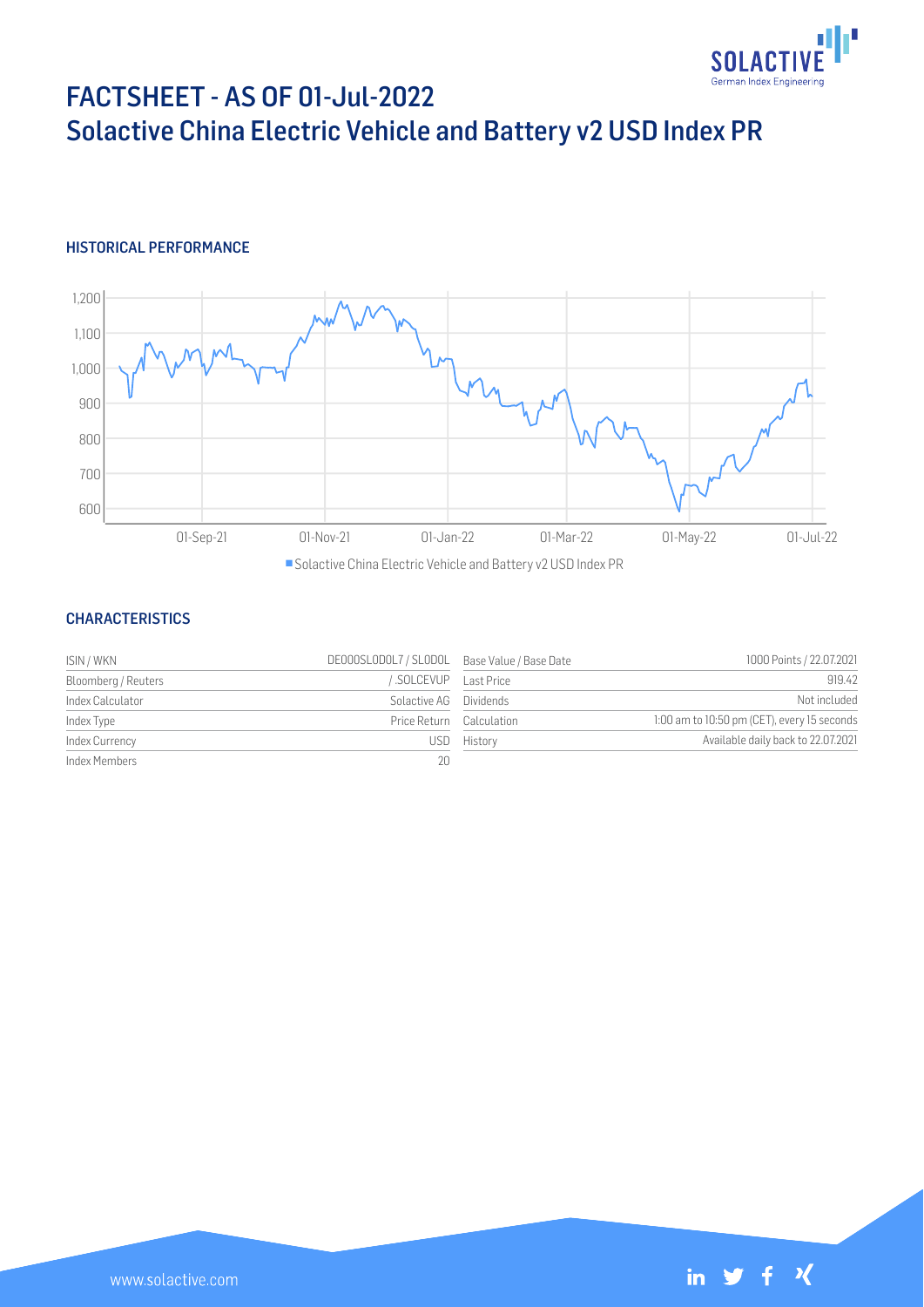

### FACTSHEET - AS OF 01-Jul-2022 Solactive China Electric Vehicle and Battery v2 USD Index PR

## **STATISTICS**

| <b>USD</b>         | 30D      | 90D       | 180D      | 360D | <b>YTD</b> | Since Inception        |
|--------------------|----------|-----------|-----------|------|------------|------------------------|
| Performance        | 21.42%   | 10.79%    | -10.52%   |      | $-10.52%$  | $-8.59%$               |
| Performance (p.a.) |          |           |           |      |            | $-9.09%$               |
| Volatility (p.a.)  | 38.40%   | 45.84%    | 43.12%    |      | 42.97%     | 40.62%                 |
| High               | 968.08   | 968.08    | 1025.31   |      | 1027.47    | 1190.56                |
| Low                | 757.24   | 591.30    | 591.30    |      | 591.30     | 591.30                 |
| Sharpe Ratio*      | 25.01    | 1.09      | $-0.50$   |      | $-0.50$    | $-0.26$                |
| Max. Drawdown      | $-5.18%$ | $-28.75%$ | $-42.45%$ |      | $-42.45%$  | $-50.33%$              |
| VaR 95 \ 99        |          |           |           |      |            | $-67.2\%$ \ $-104.2\%$ |
| CVaR 95 \ 99       |          |           |           |      |            | $-86.1\%$ \ $-123.6\%$ |

\* Up to 31 December 2021, ex-post Sharpe ratios use as input for the risk free rate term the London Inter-Bank Offered rates in the respective currencies of the index and at a term equal to the observation period. From 3 J 2022 onwards, Sharpe ratios will be / are calculated using as reference risk free rate input the overnight replacement rate for these currencies, namely SONIA (for GBP), SOFR (for USD) and EURIBOR Overnight (for EUR).

COMPOSITION BY CURRENCIES



#### COMPOSITION BY COUNTRIES



# TOP COMPONENTS AS OF 01-Jul-2022

| Company                                         | Ticker           | Country | Currency | Index Weight (%) |
|-------------------------------------------------|------------------|---------|----------|------------------|
| BYD CO I TD-A                                   | 002594 C2 Equity | CN      | CNH      | 11.54%           |
| GANEENG LITHIUM CO LTD-A                        | 002460 C2 Equity | CN      | CNH      | 10.83%           |
| SHENZHEN INOVANCE TECHNOLOGY CO LTD             | 300124 C2 Equity | CN      | CNH      | 8.99%            |
| GUANGZHOU TINCI MATERIALS -A                    | 002709 C2 Equity | CN      | CNH      | 8.24%            |
| CONTEMPORARY AMPEREX TECHN-A                    | 300750 C2 Equity | CN      | CNH      | 8.03%            |
| FVF ENERGY CO LTD-A                             | 300014 C2 Equity | CN      | CNH      | 7.57%            |
| WUXI LEAD INTELLIGENT EOUI-A                    | 300450 C2 Equity | CN      | CNH      | 7.12%            |
| GUOXUAN HIGH-TECH CO LTD-A                      | 002074 C2 Equity | CN      | CNH      | 6.98%            |
| SHANGHAI PUTAIL AI NEW ENFRGY TECHNOLOGY CO LTD | 603659 C1 Equity | CN      | CNH      | 5.60%            |
| SUNWODA ELECTRONIC CO LTD-A                     | 300207 C2 Equity | CN      | CNH      | 4.24%            |